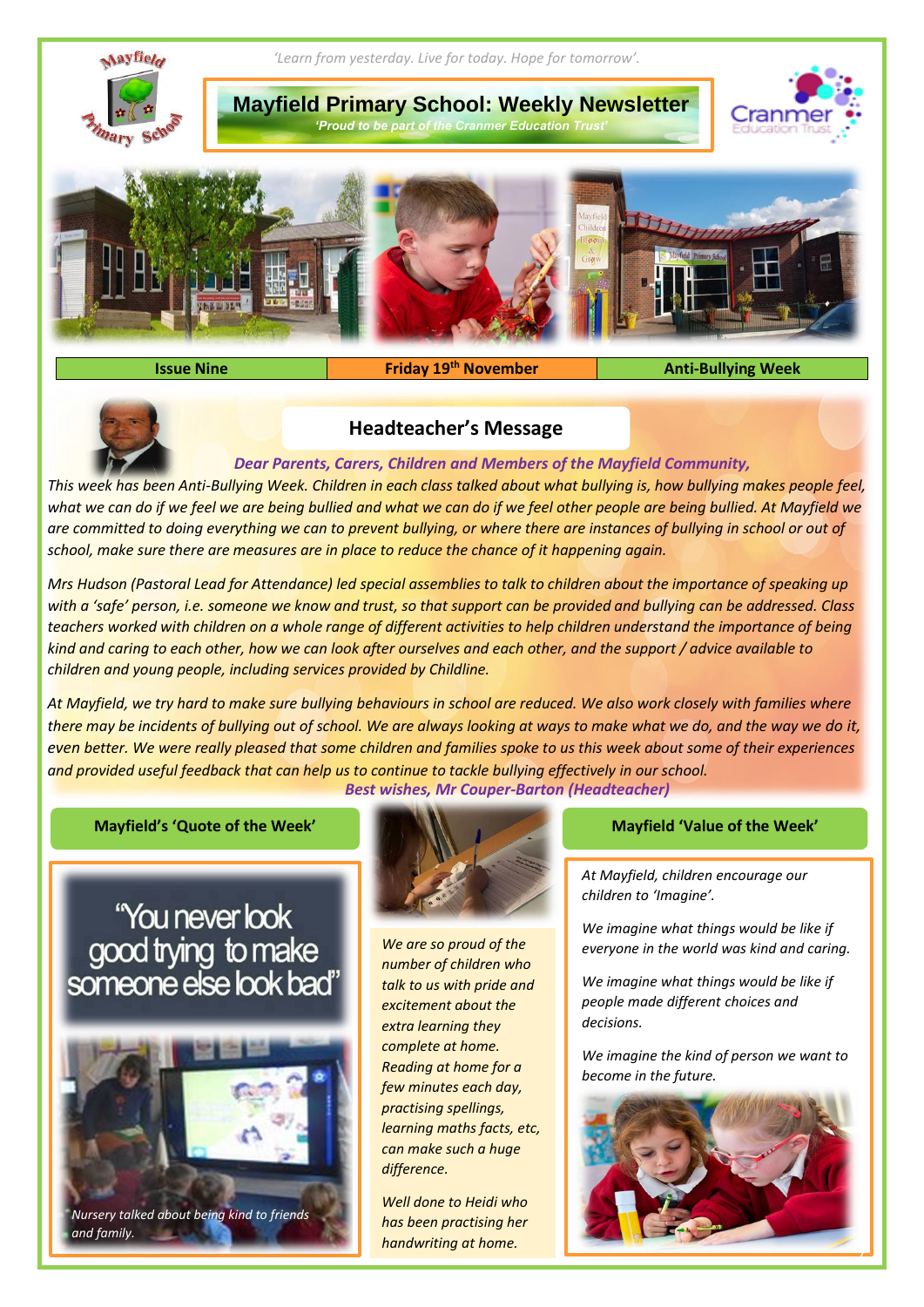| <b>Children in Need</b> | Huge thanks to the<br>wonderful children and<br>families at Mayfield who<br>supported this year's<br>Children in Need.<br>We really appreciate your<br>donations. Thank you.<br>B B C<br><b>Children</b><br>in Need | <b>House Team Winners of the Week</b> |                       |
|-------------------------|---------------------------------------------------------------------------------------------------------------------------------------------------------------------------------------------------------------------|---------------------------------------|-----------------------|
|                         |                                                                                                                                                                                                                     | $1st$ place                           | <b>Waverley Blues</b> |
|                         |                                                                                                                                                                                                                     | $2nd$ place                           | <b>Granite Green</b>  |
|                         |                                                                                                                                                                                                                     | $3rd$ place                           | <b>Vulcan Yellows</b> |
|                         |                                                                                                                                                                                                                     | 4 <sup>th</sup> place                 | <b>Kingston Reds</b>  |

# **Mayfield 'Superstars of the Week'**

A *been chosen for amazing learning, their excellent Congratulations to the following children, who have behaviour, super attitude or a special achievement.*

*Nursery HB: Harley Fogarty and Aleyah Samad*

*Reception GE: Joseph Higgins and Charlie Mason*

*Reception LA: Joseph Albison and Scarlett Hall*

*Yr1SC: Keyan Rezai and Ruby Garside*

*Yr1PS: Heidi Hopwood and Elisha Burtonwood-Heffron*

*Yr2RL: Iyla Green and Amelia Jones*

*Yr3DT: McKenzi Bevan and Aleyah-Rose Da Silva*

*Yr4JS: Elisha Burtonwood-Heffron and Jacob Jones*

*Yr5HS: Finley Capper and Rebecca Proctor*

*Yr5/6ET: Joshua Bell and Luca Binns*

*Yr6HD: Kaymi-Leigh Bennett and Levi Kershaw*

# **Attendance and Punctuality** *(from last week)*

|                     | <b>Attendance</b> | <b>Punctuality</b> | 97% and above                              |
|---------------------|-------------------|--------------------|--------------------------------------------|
| <b>Overall</b>      | 92%               | 99.4%              | Excellent                                  |
| <b>Nursery HB</b>   | 90.4%             | 100%               | 95% to 97%                                 |
| <b>Reception GE</b> | 95%               | 99.6%              | <b>Heading in the right</b>                |
| <b>Reception LA</b> | 85.7%             | 99%                | direction but                              |
| Yr1SC               | 94.6%             | 99.2%              | <i>improvement</i>                         |
| Yr <sub>1</sub> PS  | 94.8%             | 98.4%              | needed<br>91% to 95%                       |
| Yr2RL               | 89.2%             | 99.7%              | Attendance is                              |
| Yr3DT               | 93%               | 98.8%              | slipping: to be                            |
| Yr4JS               | 93.9%             | 100%               | closely monitored                          |
| Yr <sub>5</sub> HS  | 87.5%             | 100%               | 90% or below<br><b>Poor (High numbers)</b> |
| <b>Yr5/6ET</b>      | 87.5%             | 99%                | of children are                            |
| Yr6HD               | 100%              | 100%               | persistently absent)                       |

|                               | <b>PE award winners</b>   | <b>Team Spirit winners</b> |  |
|-------------------------------|---------------------------|----------------------------|--|
| <b>Nursery</b><br><b>HB</b>   | <b>Trevell Kerwin</b>     | Aundre Da Silva            |  |
| <b>Reception</b><br><b>GE</b> | <b>Caleb Atkin</b>        | <b>Isla Binns</b>          |  |
| Reception<br>LА               | Amir Tom Juma Adam        | <b>Whitney Omoruyi</b>     |  |
| <b>Year 1SC</b>               | <b>Keyan Rezai</b>        | Oliver Webb                |  |
| <b>Year 1PS</b>               | <b>Teddie-James Nolan</b> | Chidubem Shittabey         |  |
| <b>Year 2RL</b>               | Amelia Jones              | Savannah Jackson           |  |
| Year 3DT                      | <b>Riley Ager</b>         | Leighena Bennett           |  |
| <b>Year 4JS</b>               | <b>Maize Blake</b>        | <b>Raphael Adewole</b>     |  |
| <b>Year 5HS</b>               | <b>Tyler Armstrong</b>    | <b>Maizie Harrison</b>     |  |
| Year<br>5/6ET                 | <b>Bobby-Jack Burns</b>   | <b>Jack Royal</b>          |  |
| <b>Year 6HD</b>               | <b>Violet Lockwood</b>    | <b>Arthur Padfield</b>     |  |
| <b>Overall</b><br>winner      | <b>Jeremy Broome</b>      |                            |  |